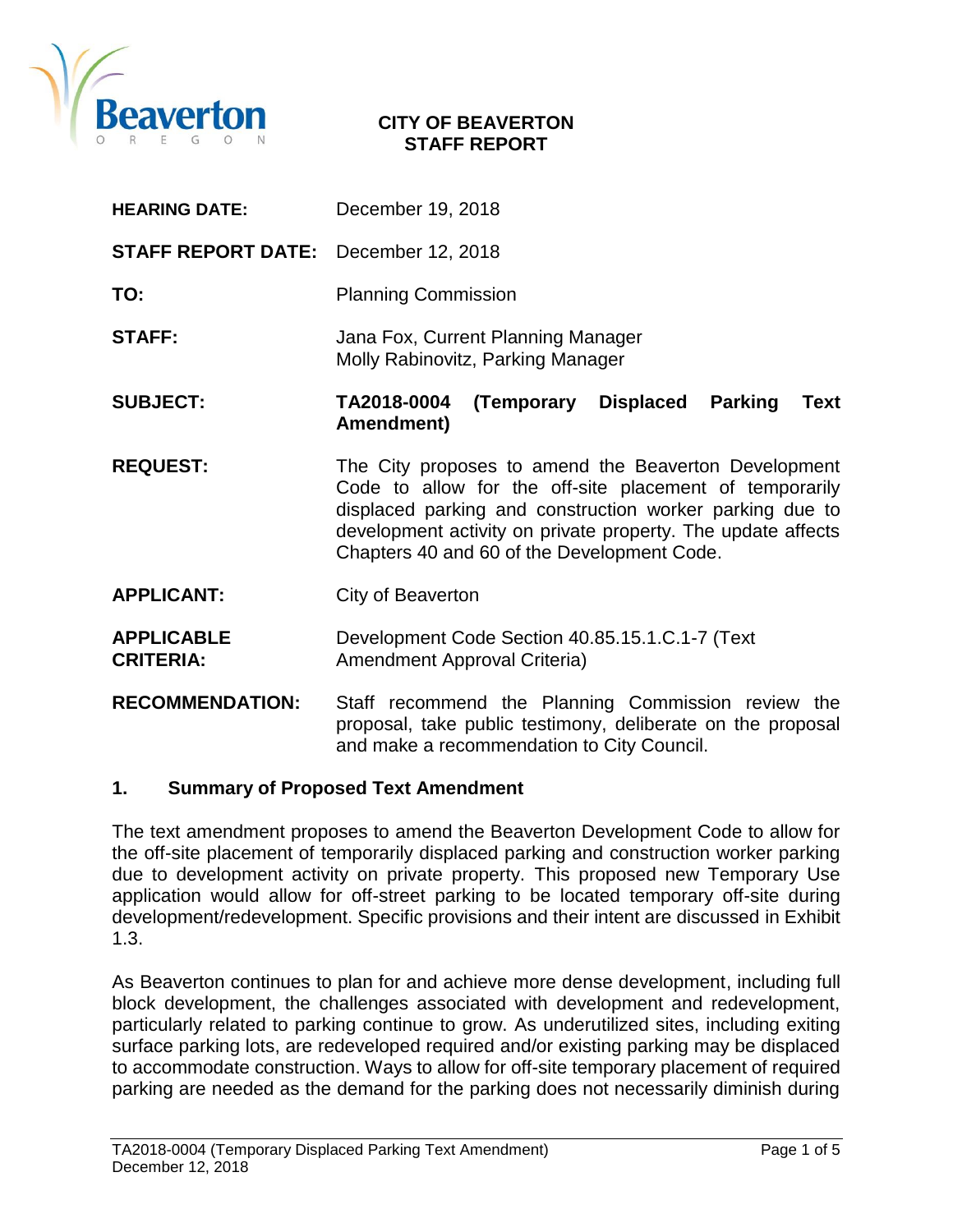construction. The proposed Temporary Use application is not intended to replace or amend permanent parking requirements, only to allow for temporary placement of parking off-site during construction. Final developments will continue to be required to accommodate required parking per current code standards. Contractor parking is another consideration during development, on large construction sites with a limited on-street parking network and/or no off-street space for parking congestion issues can impact adjacent businesses and residents. This proposal would also allow for temporary construction parking to be accommodated off-site. As previously noted parking may only be displaced during permitted construction, this would not allow temporary parking on offsite locations not associated with approved development projects.

# **2. Public Comment**

Public notice was provided consistent with Section 50.50 of the Development Code. No public testimony has been received.

# **3. Facts and Findings**

Section 40.85.15.1.C of the Development Code specifies that in order to approve a Text Amendment application, the decision-making authority shall make findings of fact, based on evidence provided by the applicant, that all of the criteria specified in Section 40.85.15.1.C.1-7 are satisfied. The following are the findings of fact for TA2018-0004 (Temporary Displaced Parking Text Amendment):

# *Development Code Approval Criteria*

# *1. The proposal satisfies the threshold requirements for a Text Amendment application.*

Section 40.85.15.1.A specifies that an application for a text amendment shall be required when there is proposed any change to the Development Code, excluding changes to the zoning map. TA2018-0004 proposes to make changes to chapters 40 and 60 of the Development Code, as shown in Exhibits 1.1 and 1.2. Therefore, staff find that approval criterion one has been met.

# *2. All City application fees related to the application under consideration by the decision-making authority have been submitted.*

Policy Number 470.001 of the City's Administrative Policies and Procedures manual states that fees for a City initiated application are not required where the application fee would be paid from the City's General Fund. The Planning Division, which is a General Fund program, initiated the application. Therefore, the payment of an application fee is not required. Staff find that approval criterion two is not applicable.

## *3. The proposed text amendment is consistent with the provisions of the Metro Urban Growth Management Functional Plan.*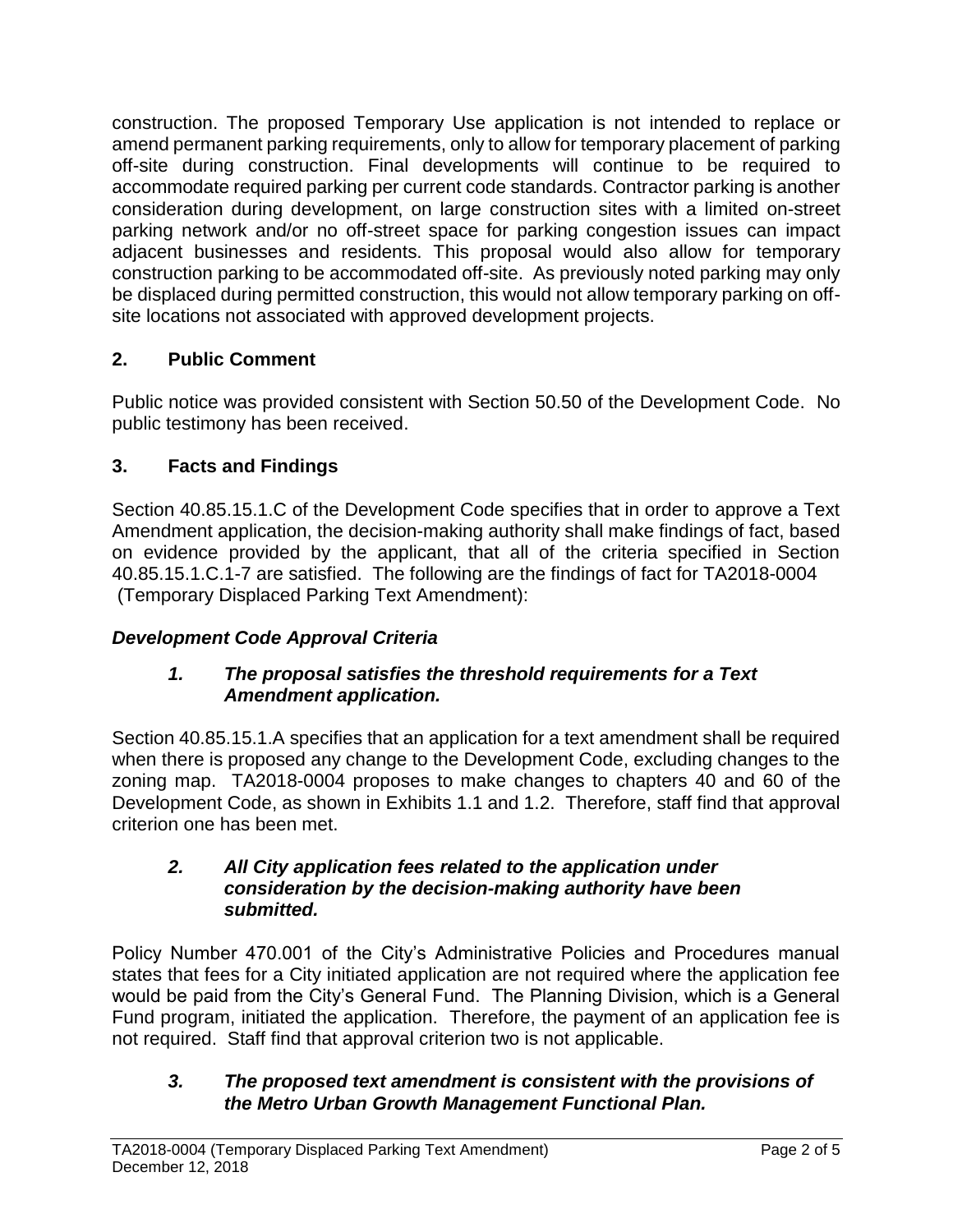Metro's Urban Growth Management Functional Plan (UGMFP) is the document that defines how local governments are to implement the Metro Regional Goals and Objectives. The UGMFP is comprised of the following titles:

- Title 1: Requirements for Housing and Employment Accommodations
- Title 2: Regional Parking Policy (Repealed and moved to Title 4 of the Regional Transportation Functional Plan (RTFP))
- Title 3: Water Quality and Flood Management
- Title 4: Industrial and Other Employment Areas
- Title 5: Neighbor Cities and Rural Reserves
- Title 6: Centers, Corridors, Station Communities and Main Streets
- Title 7: Housing Choice
- Title 8: Compliance Procedures
- Title 9: Performance Measures (Repealed)
- Title 10: Functional Plan Definitions
- Title 11: Planning for New Urban Areas
- Title 12: Protection of Residential Neighborhoods
- Title 13: Nature in Neighborhoods
- Title 14: Urban Growth Boundary

The City is required to bring its land use regulations into conformance with the UGMFP. The Development Code has been amended to incorporate several Policies of the UGMFP. This proposed text amendment does not conflict with the UGMFP.

No new land uses are proposed, the intent of the adoption is to allow for required parking temporary displaced by development construction to be located off site for the duration of construction. No changes to the parking requirements in the development code are proposed, only allowances for temporarily displace parking locations. No substantive changes are proposed which would conflict with the UGMFP. Therefore, staff find that approval criterion three has been met.

## *4. The proposed text amendment is consistent with the City's Comprehensive Plan.*

The Comprehensive Plan does not address the temporary displacement of parking, however many Comprehensive Plan policies address the desire for the City to promote urban development in mixed use, commercial and employment areas. In order for that level of dense development and redevelopment to occur existing parking often must be displaced, the current code does not have provisions to address the necessary temporary displacement. The proposal will not involve changes to required parking standards or the final parking required to be constructed with development or redevelopment.

Comprehensive Plan Compliance Summary: Therefore, staff find that the proposed amendment complies with all applicable Comprehensive Plan policies and is consistent with the City's Comprehensive Plan and that approval criterion four has been met.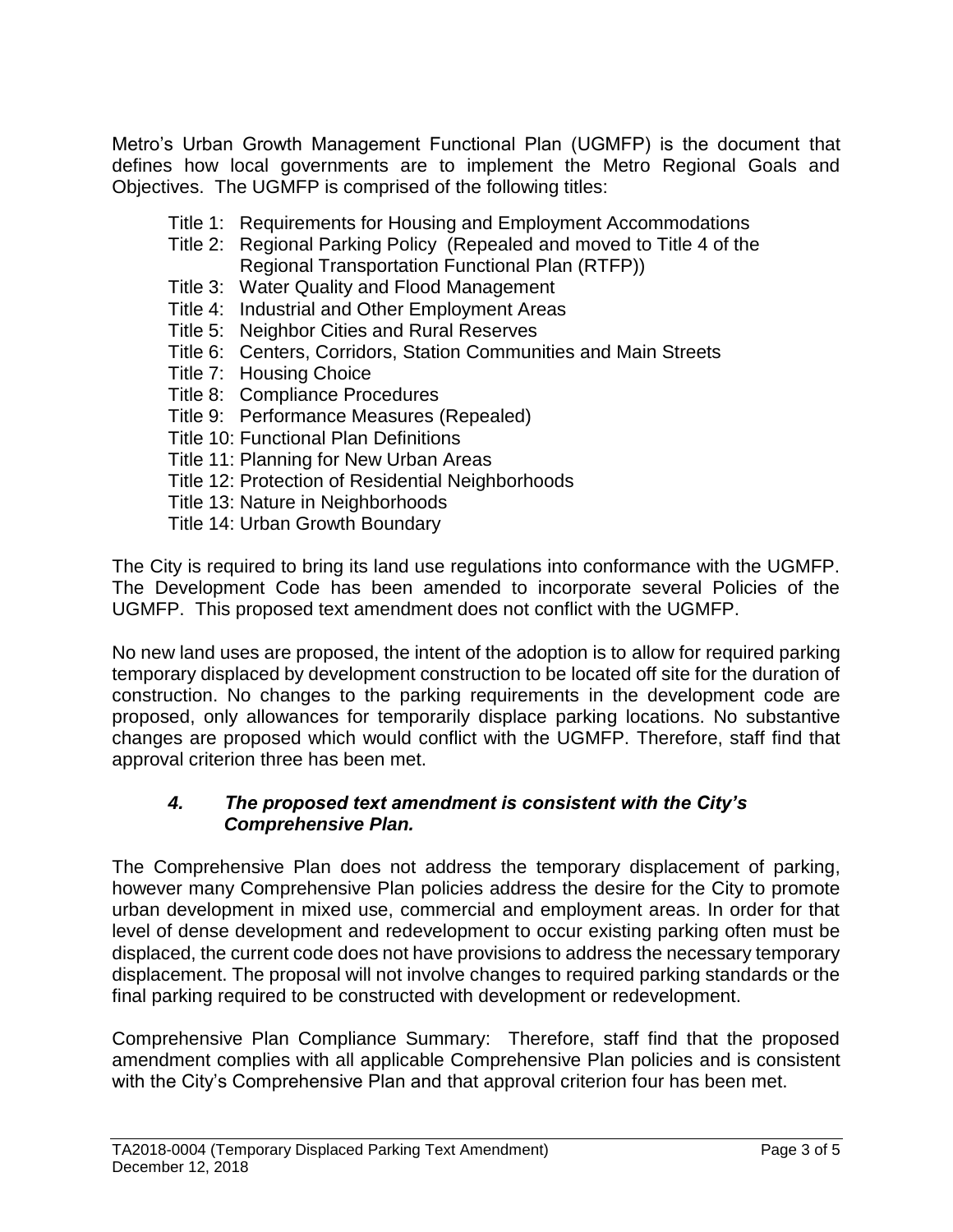## *5. The proposed text amendment is consistent with other provisions within the City's Development Code.*

Staff proposes to modify Chapter 40 and Chapter 60 of the development code to allow for temporarily displaced parking due to development to be placed off-site during construction. The proposed change to Chapter 60 allows for temporary displaced parking as an exception to the requirement that required parking be located on the same site as the use it is serving. The proposed amendments do not create conflicts with other provisions of the Development Code. Therefore, staff find that the approval criterion has been met.

# *6. The proposed amendment is consistent with all applicable City ordinance requirements and regulations.*

Staff has not identified any other applicable City ordinance requirements and regulations that would be affected by the proposed text amendment. Therefore, staff find that approval criterion six has been met.

# *7. Applications and documents related to the request, which will require further City approval, shall be submitted to the City in the proper sequence.*

Staff have determined that there are no other applications and documents related to the request that will require further City approval. Therefore, staff find that approval criterion seven has been met.

# *Other applicable approval criteria*

As a post-acknowledgement amendment to the City's Development Code, the proposed text amendment is subject to ORS 197.175(1), which requires that the City demonstrate that the proposed text amendment be consistent with the relevant Statewide Planning Goals. Staff have determined that the following goals apply:

Goal 1 Goal 2

*Goal 1 Citizen Involvement To develop a citizen involvement program that insures the opportunity for citizens to be involved in all phases of the planning process.*

Staff find that the City has provided adequate notice and opportunity for public involvement for the proposed text amendment and public hearing.

*Goal 2 Land Use Planning To establish a land use planning process and policy framework as a basis for all decisions and actions related to use of land and to assure an adequate factual basis for such decisions and actions.*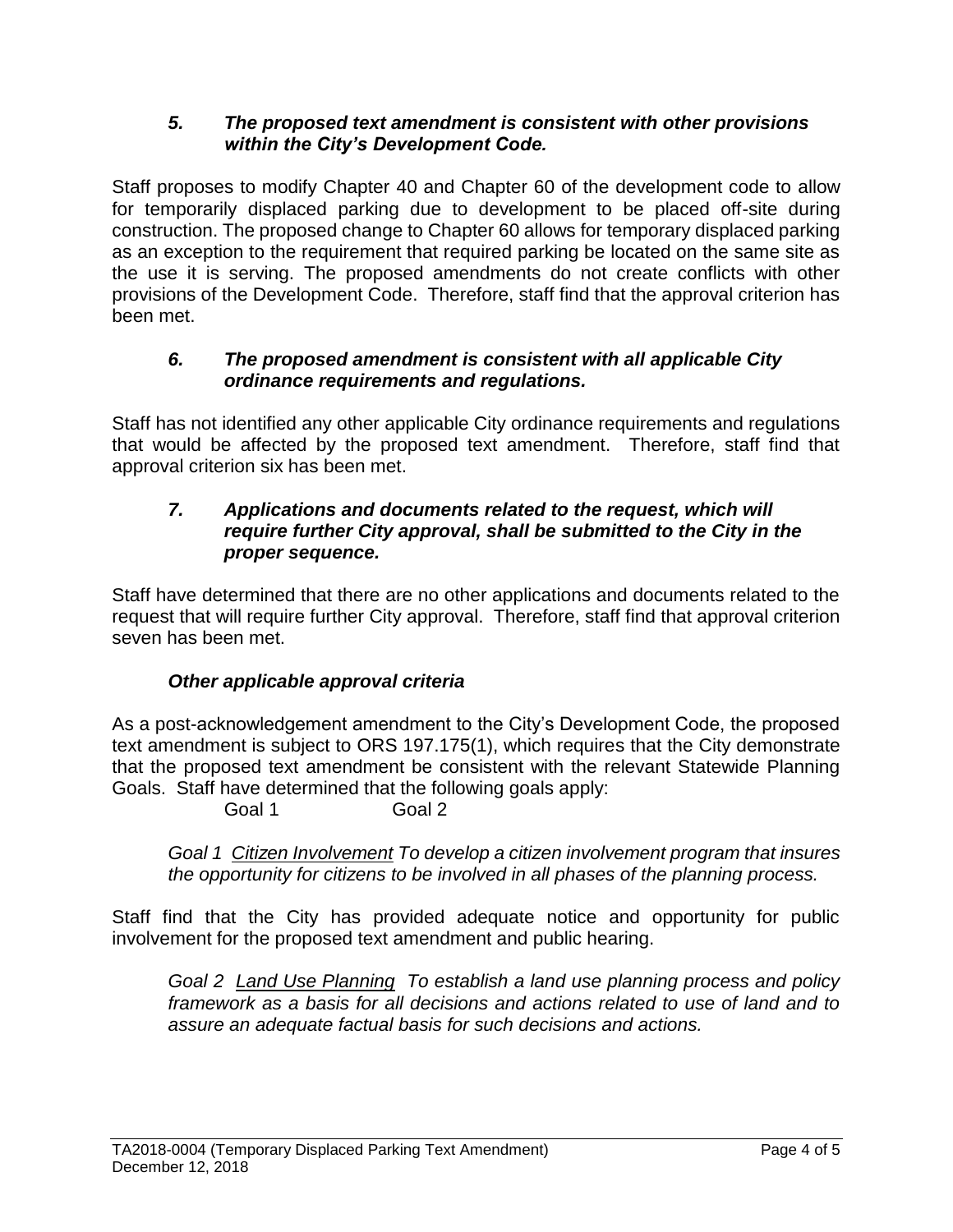Staff find that the proposed text amendment fits within the established process and framework. Furthermore, the findings contained within this report establish an adequate factual basis for the proposal.

State Land Use Goal Compliance Summary: Therefore, staff find that the proposed text amendment complies with all of the applicable State Planning Goals.

# **4. Conclusions**

Based on the facts and findings presented, staff conclude that the proposed amendment to the Development Code is consistent with all the text amendment approval criteria of Section 40.85.15.1.C.1-7.

# **5. Staff Recommendation(s)**

Staff offers the following recommendation for the conduct of the December 19, 2018 public hearing for TA2018-0004 (Temporary Displaced Parking Text Amendment):

- A. Conduct the public hearing and receive all public testimony relating to the proposal.
- B. Considering the public testimony and the facts and findings presented in the staff report, deliberate on policy issues and other issues identified by the Commission or the public.
- C. Recommend **APPROVAL** of text amendment application TA2018-0004 (Temporary Displaced Parking Text Amendment) to the City Council.

# **6. Exhibits**

- Exhibit 1.1 Proposed Text
- Exhibit 1.2 Proposed Text-Clean Copy
- Exhibit 1.3 Proposed Text Amendment Commentary Matrix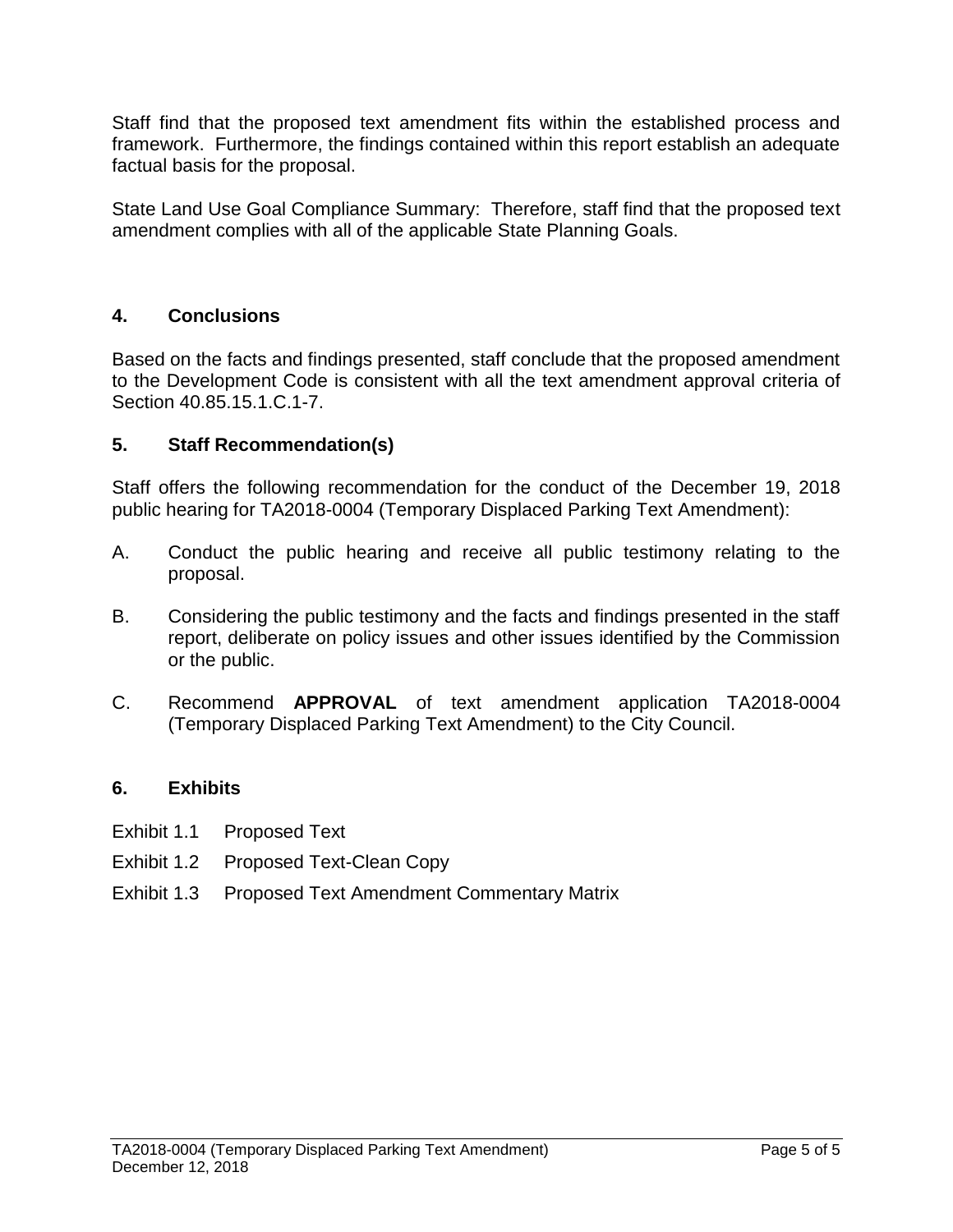### **40.80.15. Application.**

There are  $\frac{\text{four (4)}}{\text{five (5)}}$  Temporary Use applications which are as follows: Temporary Mobile Sales, Temporary Non-Mobile Sales, Temporary Structure, and Temporary Real Estate Office, and Temporary Displaced Parking.

……………

### 40.80.15

# **5. Temporary Displaced Parking.**

- A. Threshold. An application for Temporary Displaced Parking shall be required when the following threshold applies:
	- 1. The placement of temporarily displaced parking due to development activity on private property.
	- 2. The placement of temporary construction worker parking due to development activity on private property.
- B. Procedure Type. The Type 1 procedure, as described in Section 50.35. of this Code, shall apply to an application for Temporary Displaced Parking. The decision making authority is the Director.
- C. Approval Criteria. In order to approve a Temporary Displaced Parking application, the decision making authority shall make findings of fact based on evidence provided by the applicant demonstrating that all the following criteria are satisfied:
	- 1. The proposal satisfies the threshold requirements for a Temporary Displaced Parking application.
	- 2. All City application fees related to the application under consideration by the decision making authority have been submitted.
	- 3. The proposal contains all applicable application submittal requirements as specified in Section 50.25.1. of the Development Code.
	- 4. The proposal does not utilize on-street parking to provide temporary displaced parking.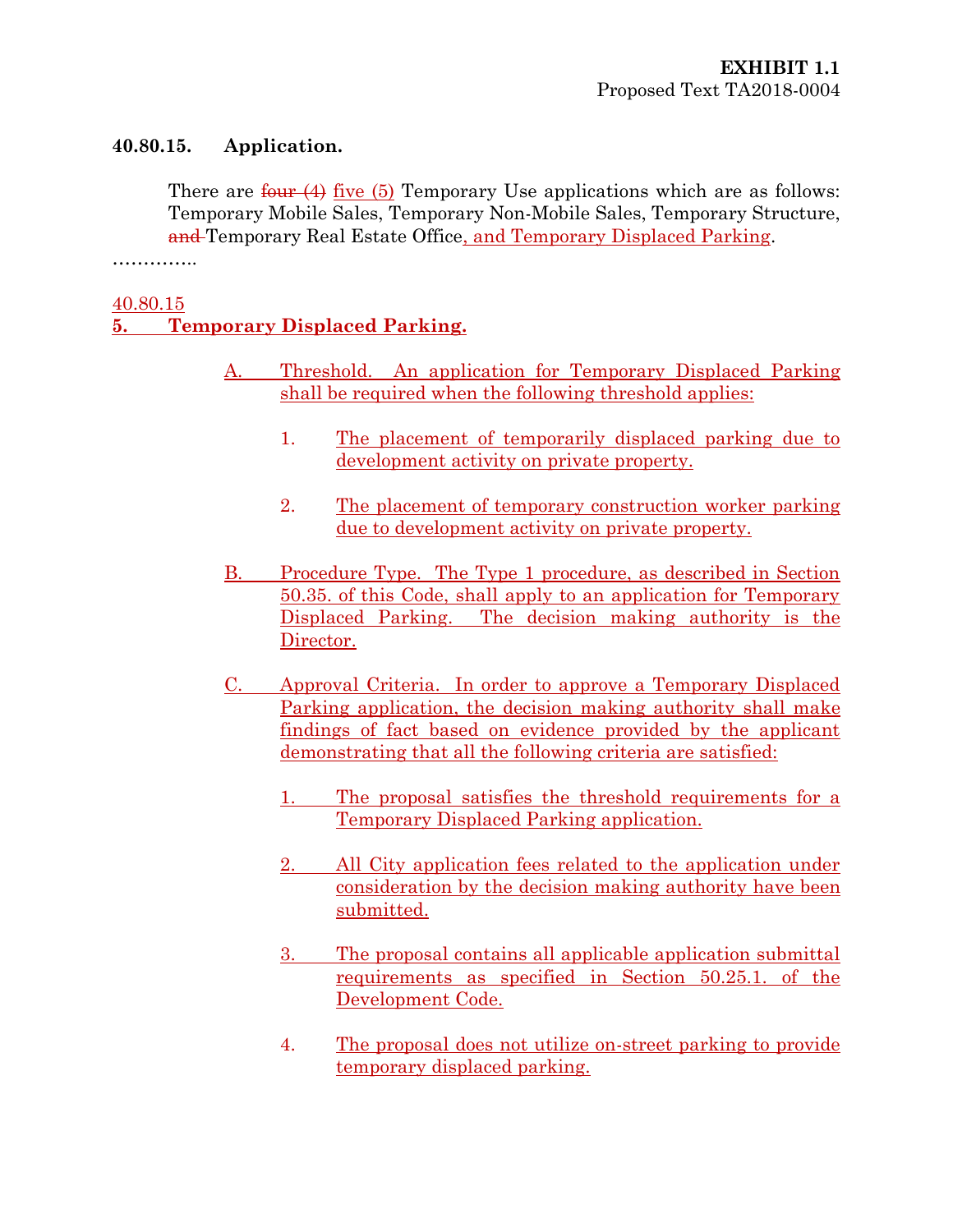- 5. The proposed displaced parking is located in an area that has a gravel or impervious surface.
- 6. The proposed displaced parking will not increase the quantity, or decrease the quality, of the surface water runoff from the subject site.
- 7. The proposed displaced parking will not pose a threat to the public safety or convenience.
- 8. The proposal for displaced parking is associated with an approved development application or proposed concurrently with a land use application submittal.
- 9. The need for the proposed displaced parking is caused by an inability to accommodate parking on the development site due to construction activity.
- 10. The proposed displaced parking will not be located within the vision clearance area of an intersection as specified in the Engineering Design Manual and Standard Drawings.
- 11. The proposed displaced parking will not occupy or obstruct minimum required parking spaces for another use or site. The following tools may be used to show that minimum parking for another use or site will be maintained:
	- a. An approved Excess Parking determination application through Section 40.55.15.3 of the Development Code, demonstrating that not all of the minimum required parking is being used by the permanent use located on the subject site.
	- b. Information that demonstrates different peak parking demand hours for the uses reliant on the required parking. The proposal shall include sufficient parking to accommodate overlapping periods of use for the duration of the Temporary Displaced Parking use.
- 12. Safe vehicle and pedestrian circulation is provided consistent with Section 60.55. (Transportation Facilities) of the Development Code.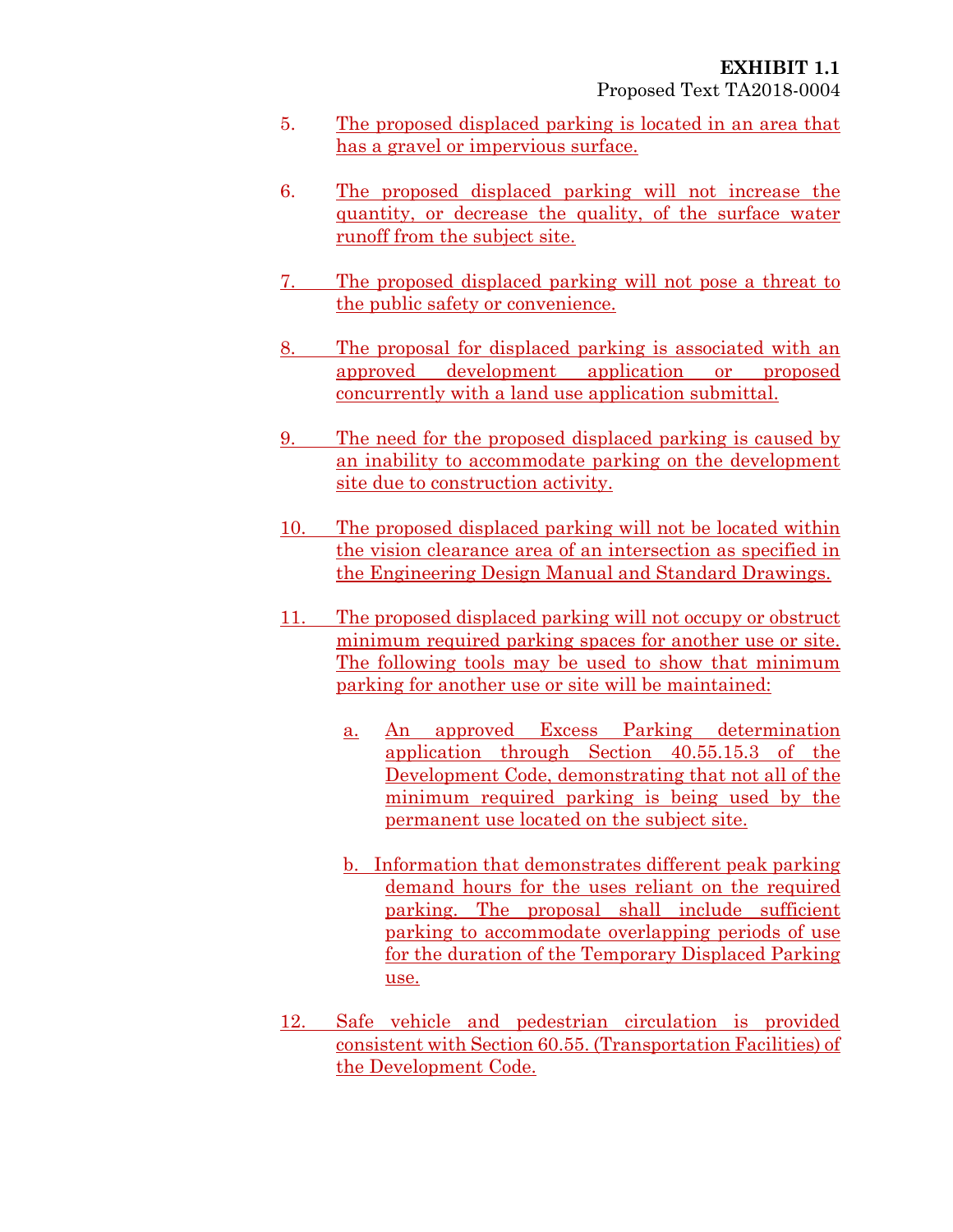- 13. The proposed displaced parking is located within ¼ mile of the development activity site or is combined with a transportation access plan that includes private shuttle or one-seat-ride transit access with a maximum service headway of 20 minutes during peak hours and no more than a two (2) mile radius from the use dependent on the parking.
- 14. The proposal includes a plan for permitting, monitoring, and enforcing the proper use of the displaced parking.
- 15. The number of parking spaces provided meets the minimum required parking for the use(s) being displaced and is no greater than the number of spaces being displaced.
- 16. Any displaced ADA parking spaces must be replaced at a one-to-one ratio and meet ADA access requirements.
- 17. Applications and documents related to the request, which will require further City approval, shall be submitted to the City in the proper sequence.
- D. Submission Requirements. An application for Temporary Displaced Parking shall be made by the owner of the development creating the need for the displaced parking, the owner's authorized agent, or the owner of the property where the Temporary Displaced Parking will be located, on a form provided by the Director that shall be filed with the Director. The Temporary Displaced Parking application shall be accompanied by the information required by the application form and by Section 50.25. (Application Completeness).
- E. Conditions of Approval. All applications for Temporary Use Displaced Parking shall comply with the conditions stated below. The decision making authority may impose additional conditions to ensure compliance with the approval criteria.
	- 1. The Temporary Displaced Parking use shall cease with the issuance of a Certificate of Occupancy for the project that displaced required parking.
	- 2. Temporary Displaced Parking activities shall be conducted at the particular location(s) authorized and is not transferable to additional or alternative location(s).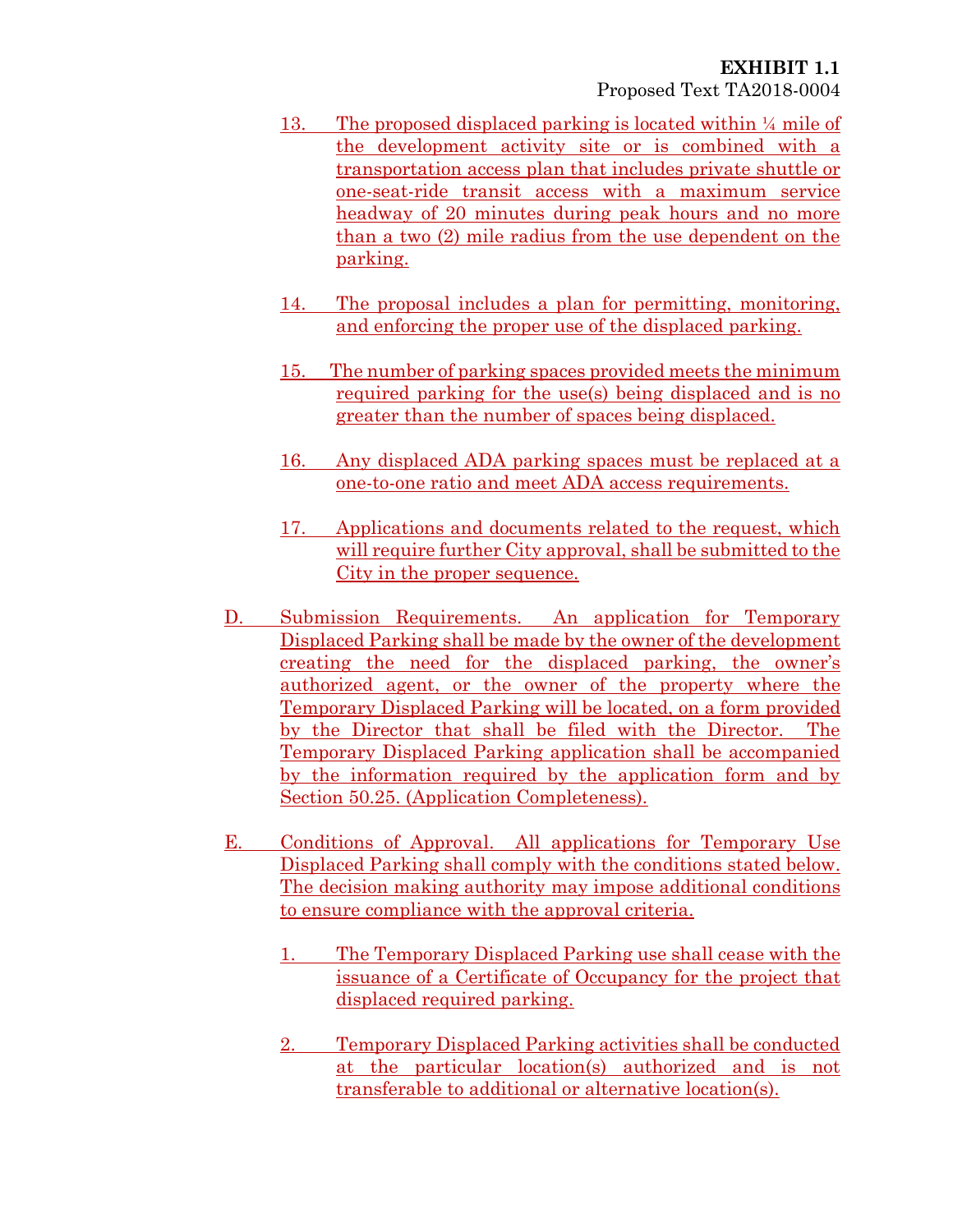- 3. The permittee of the Temporary Displaced Parking use shall make a copy of the City approval available for inspection upon request by the City.
- 4. Signage shall be permitted for Temporary Displaced Parking consistent with Section 60.40.15.6.

………..

#### 60.30.10

#### **10. Location of Vehicle Parking.**

- A. All required off-street parking spaces shall be provided on the same property as upon which the use requiring the parking spaces, with the following exceptions: is located.
	- 1. By approving a Parking Determination application for Shared Parking, the <del>D</del>decision Memaking Aauthority may permit the required off-street parking spaces in Residential, Commercial, and Industrial zoning districts to be located on any property within 500 feet of the property whereupon which the use requiring the parking is located; for uses within Residential, Commercial, and Industrial and, in Multiple Use zoning districts,  $\theta$  on any lot within any distance. For uses within Multiple Use zoning districts.
	- 2. By approving a Temporary Displaced Parking application, the decision making authority may permit parking displaced by development to be located off site temporarily, in accordance with the provisions of Section 40.80.15.5.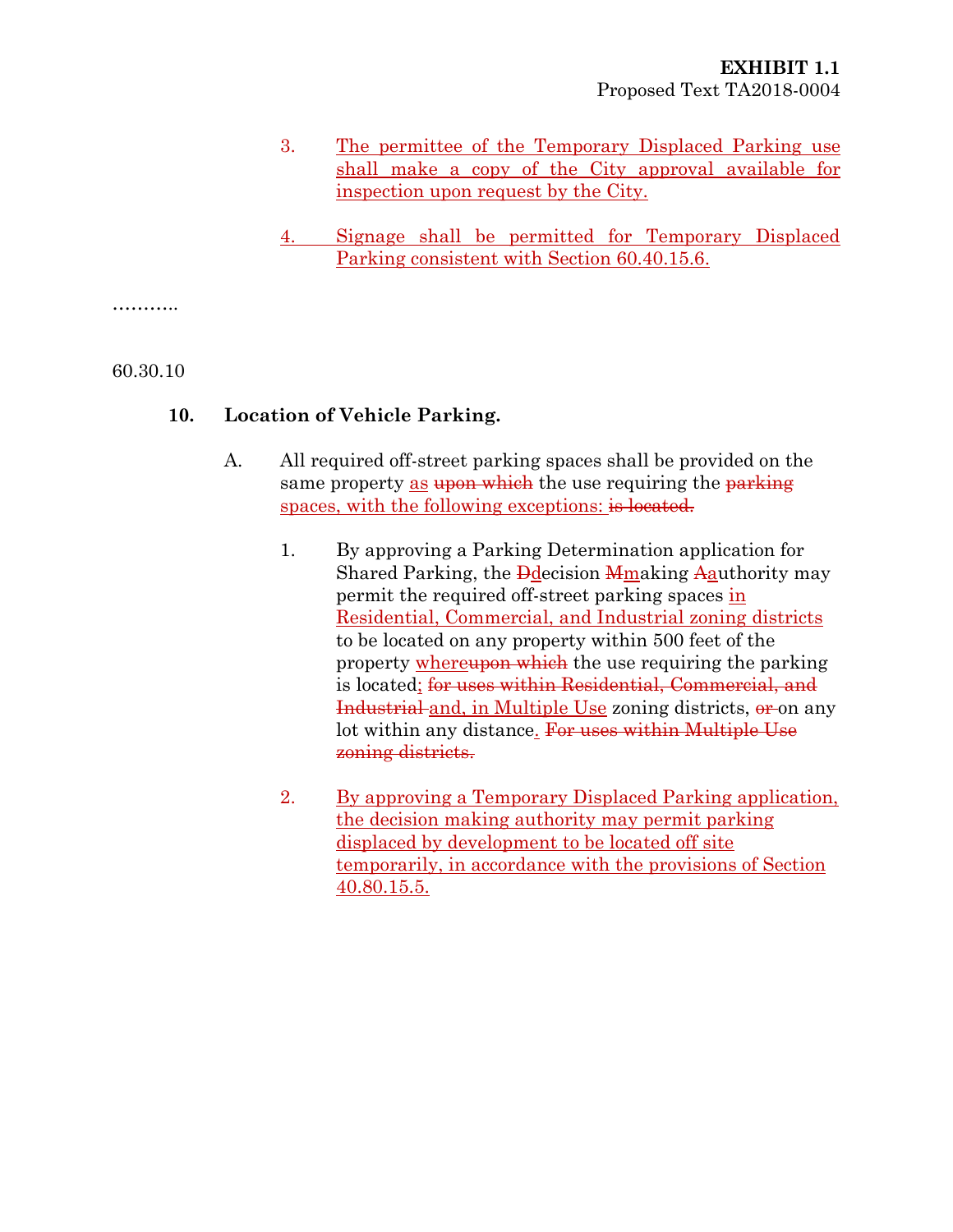## **40.80.15. Application.**

There are five (5) Temporary Use applications which are as follows: Temporary Mobile Sales, Temporary Non-Mobile Sales, Temporary Structure, Temporary Real Estate Office, and Temporary Displaced Parking.

……………

#### 40.80.15

## **5. Temporary Displaced Parking.**

- A. Threshold. An application for Temporary Displaced Parking shall be required when the following threshold applies:
	- 1. The placement of temporarily displaced parking due to development activity on private property.
	- 2. The placement of temporary construction worker parking due to development activity on private property.
- B. Procedure Type. The Type 1 procedure, as described in Section 50.35. of this Code, shall apply to an application for Temporary Displaced Parking. The decision making authority is the Director.
- C. Approval Criteria. In order to approve a Temporary Displaced Parking application, the decision making authority shall make findings of fact based on evidence provided by the applicant demonstrating that all the following criteria are satisfied:
	- 1. The proposal satisfies the threshold requirements for a Temporary Displaced Parking application.
	- 2. All City application fees related to the application under consideration by the decision making authority have been submitted.
	- 3. The proposal contains all applicable application submittal requirements as specified in Section 50.25.1. of the Development Code.
	- 4. The proposal does not utilize on-street parking to provide temporary displaced parking.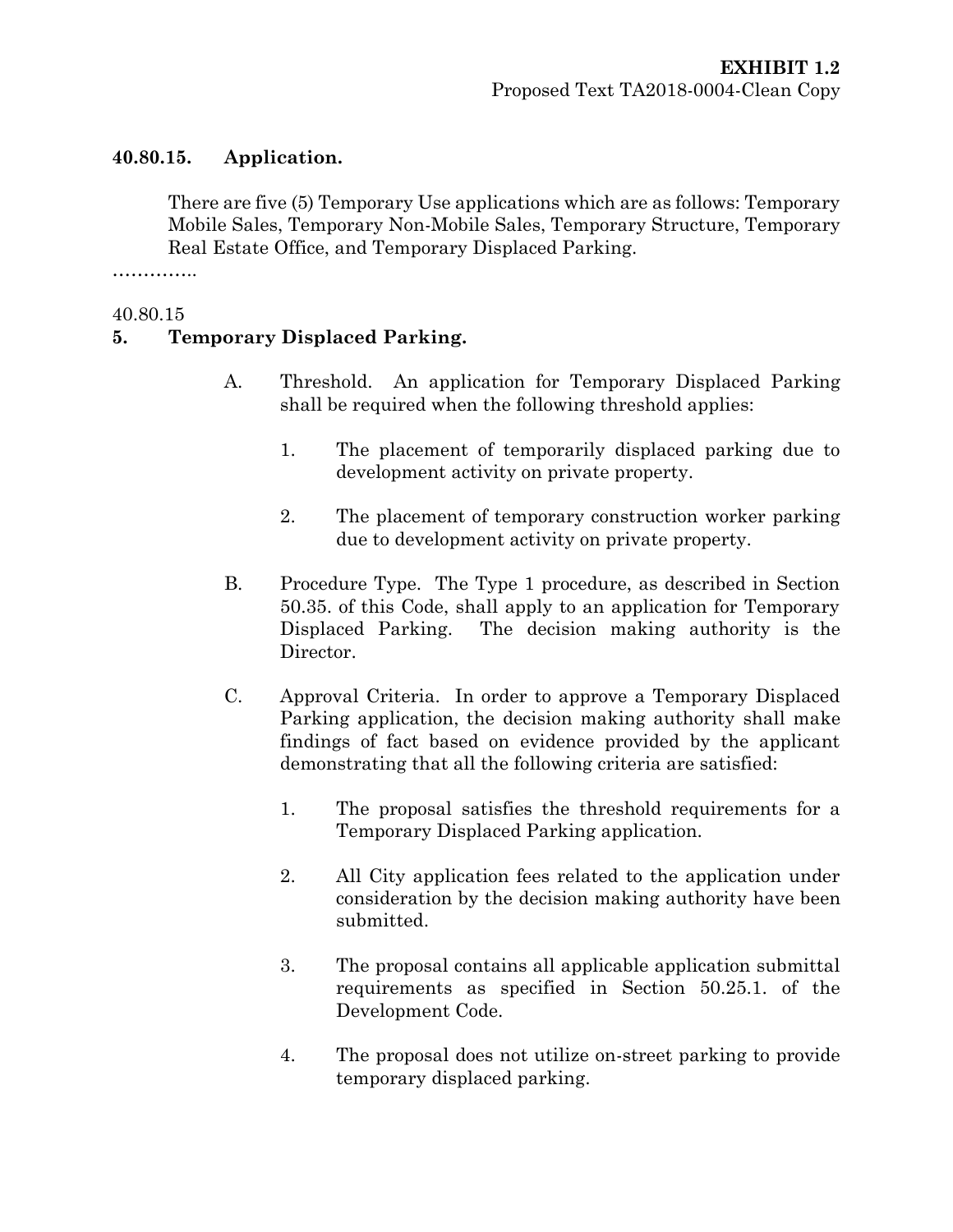- 5. The proposed displaced parking is located in an area that has a gravel or impervious surface.
- 6. The proposed displaced parking will not increase the quantity, or decrease the quality, of the surface water runoff from the subject site.
- 7. The proposed displaced parking will not pose a threat to the public safety or convenience.
- 8. The proposal for displaced parking is associated with an approved development application or proposed concurrently with a land use application submittal.
- 9. The need for the proposed displaced parking is caused by an inability to accommodate parking on the development site due to construction activity.
- 10. The proposed displaced parking will not be located within the vision clearance area of an intersection as specified in the Engineering Design Manual and Standard Drawings.
- 11. The proposed displaced parking will not occupy or obstruct minimum required parking spaces for another use or site. The following tools may be used to show that minimum parking for another use or site will be maintained:
	- a. An approved Excess Parking determination application through Section 40.55.15.3 of the Development Code, demonstrating that not all of the minimum required parking is being used by the permanent use located on the subject site.
	- b. Information that demonstrates different peak parking demand hours for the uses reliant on the required parking. The proposal shall include sufficient parking to accommodate overlapping periods of use for the duration of the Temporary Displaced Parking use.
- 12. Safe vehicle and pedestrian circulation is provided consistent with Section 60.55. (Transportation Facilities) of the Development Code.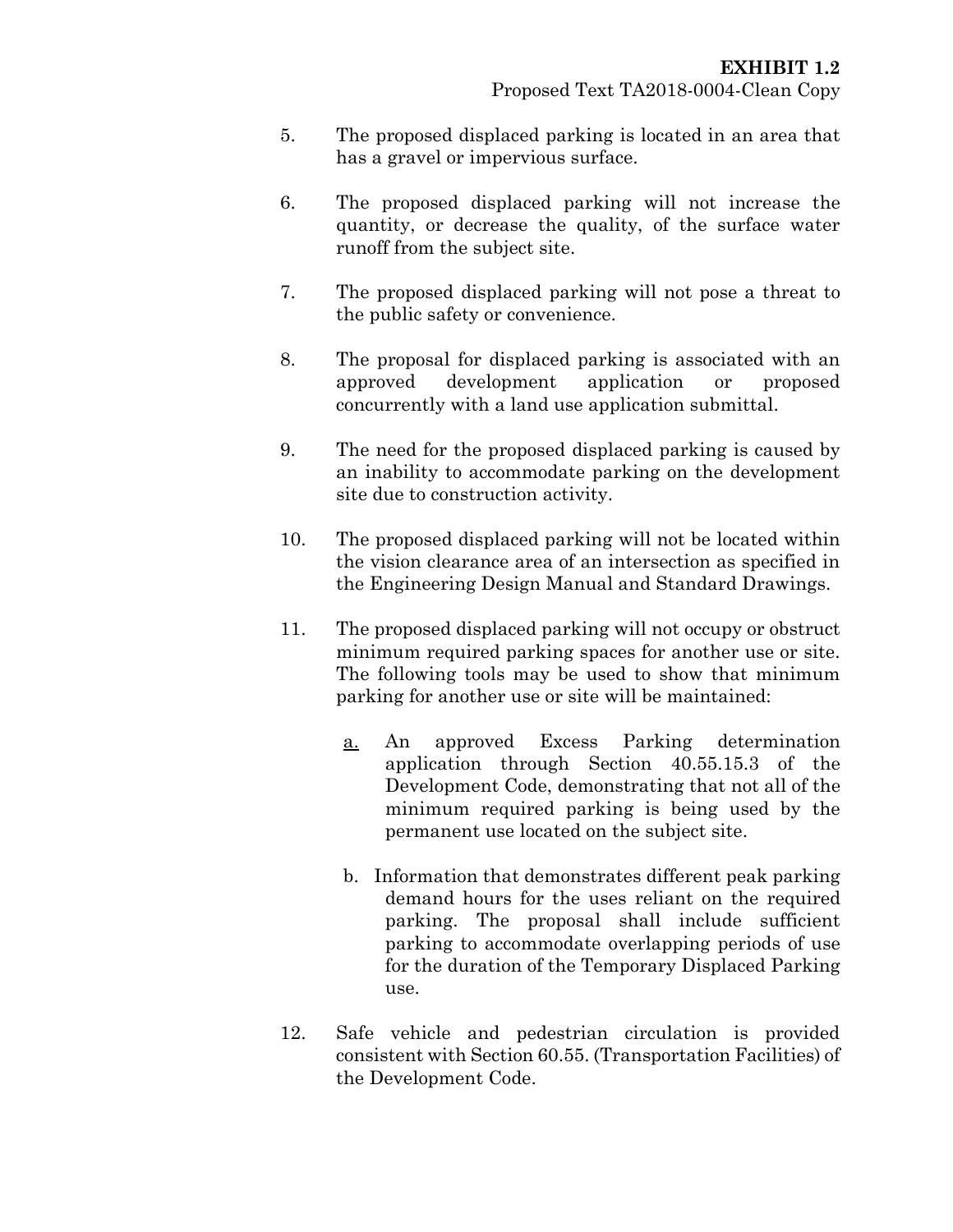- 13. The proposed displaced parking is located within  $\frac{1}{4}$  mile of the development activity site or is combined with a transportation access plan that includes private shuttle or one-seat-ride transit access with a maximum service headway of 20 minutes during peak hours and no more than a two (2) mile radius from the use dependent on the parking.
- 14. The proposal includes a plan for permitting, monitoring, and enforcing the proper use of the displaced parking.
- 15. The number of parking spaces provided meets the minimum required parking for the use(s) being displaced and is no greater than the number of spaces being displaced.
- 16. Any displaced ADA parking spaces must be replaced at a one-to-one ratio and meet ADA access requirements.
- 17. Applications and documents related to the request, which will require further City approval, shall be submitted to the City in the proper sequence.
- D. Submission Requirements. An application for Temporary Displaced Parking shall be made by the owner of the development creating the need for the displaced parking, the owner's authorized agent, or the owner of the property where the Temporary Displaced Parking will be located, on a form provided by the Director that shall be filed with the Director. The Temporary Displaced Parking application shall be accompanied by the information required by the application form and by Section 50.25. (Application Completeness).
- E. Conditions of Approval. All applications for Temporary Use Displaced Parking shall comply with the conditions stated below. The decision making authority may impose additional conditions to ensure compliance with the approval criteria.
	- 1. The Temporary Displaced Parking use shall cease with the issuance of a Certificate of Occupancy for the project that displaced required parking.
	- 2. Temporary Displaced Parking activities shall be conducted at the particular location(s) authorized and is not transferable to additional or alternative location(s).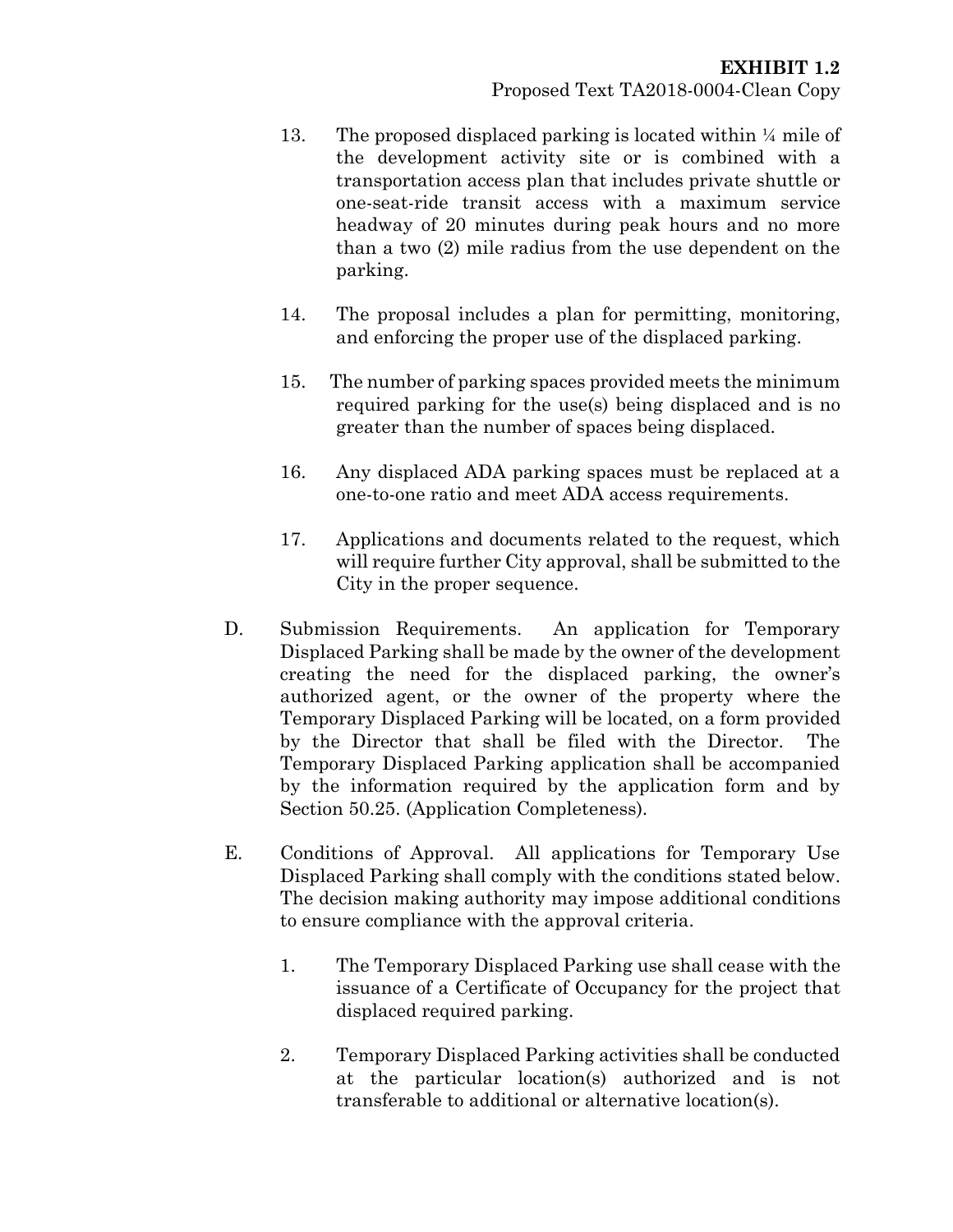- 3. The permittee of the Temporary Displaced Parking use shall make a copy of the City approval available for inspection upon request by the City.
- 4. Signage shall be permitted for Temporary Displaced Parking consistent with Section 60.40.15.6.

. . . . . . . . . .

60.30.10

#### **10. Location of Vehicle Parking.**

- A. All required off-street parking spaces shall be provided on the same property as the use requiring the spaces, with the following exceptions:
	- 1. By approving a Parking Determination application for Shared Parking, the decision making authority may permit the required off-street parking spaces in Residential, Commercial, and Industrial zoning districts to be located on any property within 500 feet of the property where the use requiring the parking is located; and, in Multiple Use zoning districts, on any lot within any distance.
	- 2. By approving a Temporary Displaced Parking application, the decision making authority may permit parking displaced by development to be located off site temporarily, in accordance with the provisions of Section 40.80.15.5.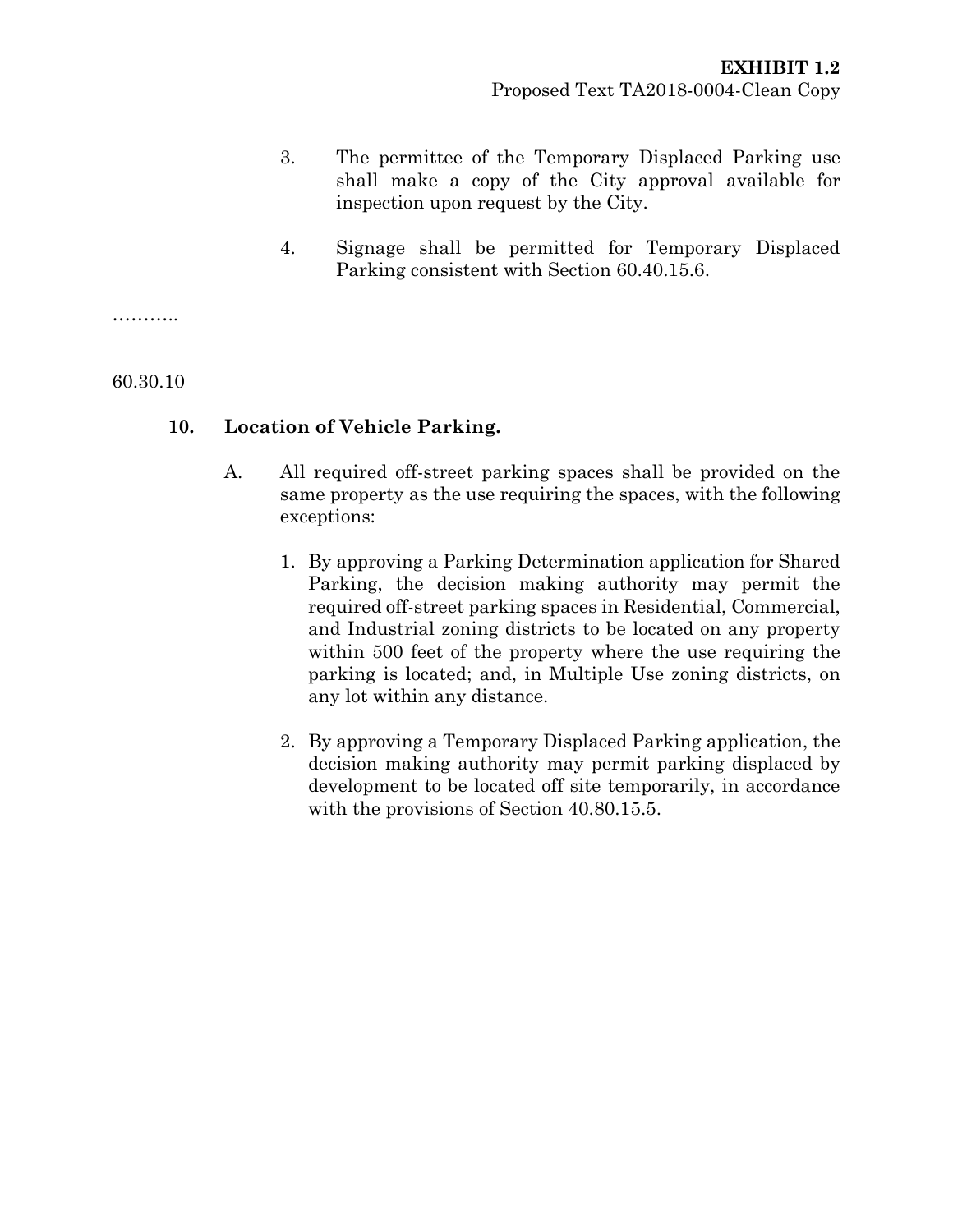

TA 2018-0004

#### **DRAFT**

# AMENDMENTS TO THE BEAVERTON DEVELOPMENT CODE TEMPORARY DISPLACED PARKING

# **Section 1. Chapter 40 – APPLICATIONS, is amended as follows:**

|                 | <b>Proposed Text Amendment</b>                                                                                                                                                                                                                                                                                                                                                                              | Commentary                                                                                                                                                                                                                                                                           |
|-----------------|-------------------------------------------------------------------------------------------------------------------------------------------------------------------------------------------------------------------------------------------------------------------------------------------------------------------------------------------------------------------------------------------------------------|--------------------------------------------------------------------------------------------------------------------------------------------------------------------------------------------------------------------------------------------------------------------------------------|
|                 | Chapter 40, Section 40.80.15 (Temporary Use)                                                                                                                                                                                                                                                                                                                                                                |                                                                                                                                                                                                                                                                                      |
| 40.80.15.       | Application.<br>There are four (4) five (5) Temporary Use applications<br>which are as follows: Temporary Mobile Sales,<br>Temporary Non-Mobile Sales, Temporary Structure, and<br>Temporary Real Estate Office, and Temporary<br><b>Displaced Parking.</b>                                                                                                                                                 | Updating the number of<br>Temporary Use applications and<br>list of applications to reflect the<br>proposed new application.                                                                                                                                                         |
| 5.<br><u>A.</u> | <b>Temporary Displaced Parking.</b><br><b>Threshold. An application for Temporary</b><br>Displaced Parking shall be required when the<br>following threshold applies:<br>The placement of temporarily displaced<br>1.<br>parking due to development activity on<br>private property.<br>2.<br>The placement of temporary construction<br>worker parking due to development<br>activity on private property. | Creates a new Temporary Use<br>application type, Temporary<br>Displaced Parking and<br>thresholds for the application.<br>Thresholds include temporary<br>displaced parking from a<br>development site and<br>construction worker parking<br>not located on the<br>development site. |
| <u>B.</u>       | Procedure Type. The Type 1 procedure, as<br>described in Section 50.35. of this Code, shall<br>apply to an application for Temporary Displaced<br>Parking. The decision making authority is the<br>Director.                                                                                                                                                                                                | Setting procedure type for the<br>application. Type 1 is the same<br>application type as all other<br>Temporary Use applications.                                                                                                                                                    |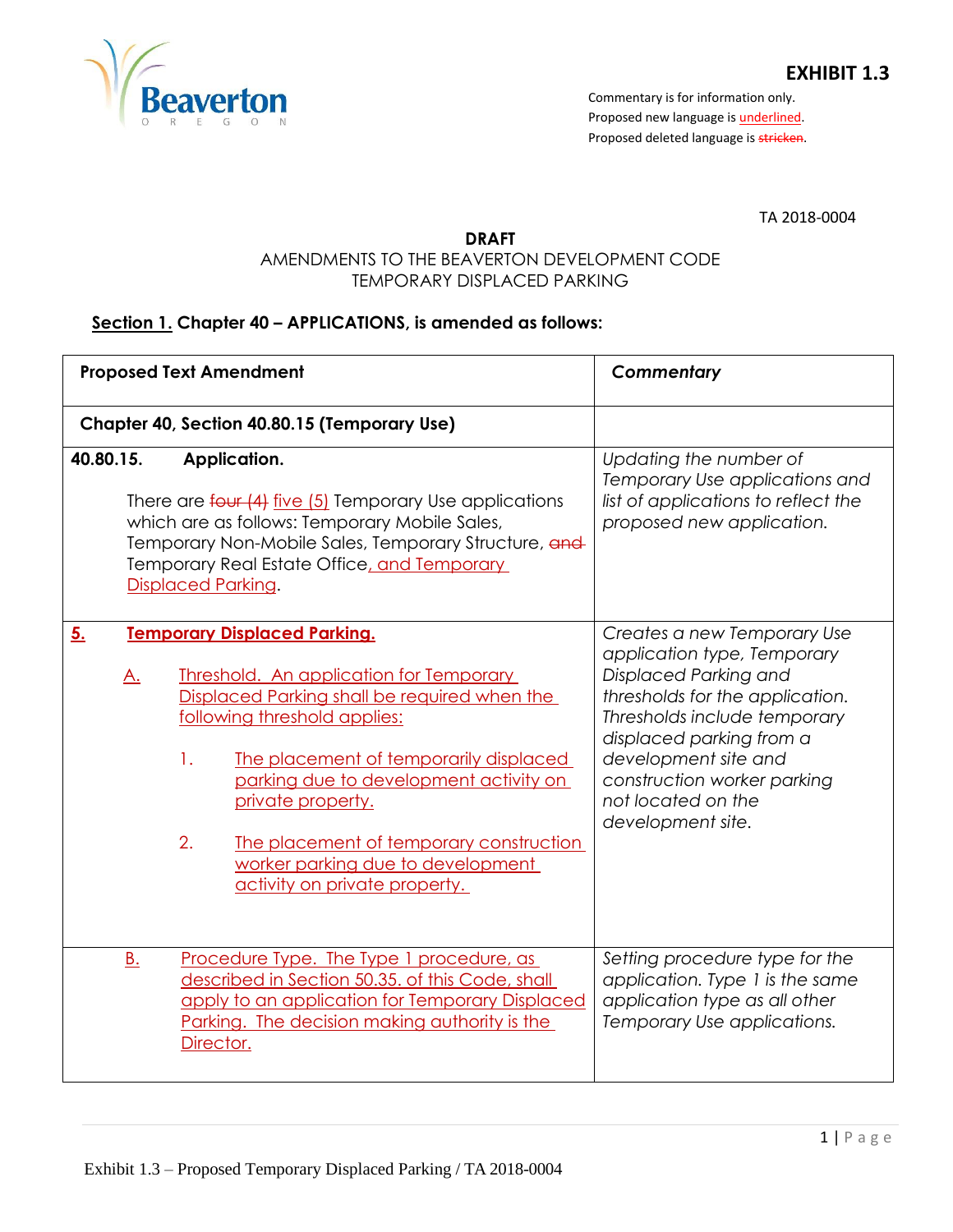# **EXHIBIT 1.3**



| <u>C.</u> | Approval Criteria. In order to approve a<br><b>Temporary Displaced Parking application, the</b><br>decision making authority shall make findings of<br>fact based on evidence provided by the<br>applicant demonstrating that all the following<br>criteria are satisfied:<br>The proposal satisfies the threshold<br><u>1.</u><br>requirements for a Temporary Displaced<br>Parking application. |                                                                                                                                                                       | Standard approval criteria for all<br>land use applications.                                                                                                   |
|-----------|---------------------------------------------------------------------------------------------------------------------------------------------------------------------------------------------------------------------------------------------------------------------------------------------------------------------------------------------------------------------------------------------------|-----------------------------------------------------------------------------------------------------------------------------------------------------------------------|----------------------------------------------------------------------------------------------------------------------------------------------------------------|
|           | 2.                                                                                                                                                                                                                                                                                                                                                                                                | All City application fees related to the<br>application under consideration by the<br>decision making authority have been<br>submitted.                               |                                                                                                                                                                |
|           | <u>3.</u>                                                                                                                                                                                                                                                                                                                                                                                         | The proposal contains all applicable<br>application submittal requirements as<br>specified in Section 50.25.1. of the<br>Development Code.                            |                                                                                                                                                                |
|           | <u>4.</u>                                                                                                                                                                                                                                                                                                                                                                                         | The proposal does not utilize on-street<br>parking to provide temporary displaced<br>parking.                                                                         | This criterion is intended to not<br>allow on-street parking to count<br>for required off-street parking.                                                      |
|           | 5.                                                                                                                                                                                                                                                                                                                                                                                                | The proposed displaced parking is located<br>in an area that has a gravel or impervious<br>surface.                                                                   | These criteria are intended to<br>only allow parking on surfaces<br>already suitable for parking and<br>not to modify any surface water                        |
|           | <u>6.</u>                                                                                                                                                                                                                                                                                                                                                                                         | The proposed displaced parking will not<br>increase the quantity, or decrease the<br>quality, of the surface water runoff from<br>the subject site.                   | runoff which could trigger<br>expensive storm water upgrades.<br>These criteria were created in<br>conjunction with Engineering and<br>Site Development Staff. |
|           | <u>Z.</u>                                                                                                                                                                                                                                                                                                                                                                                         | The proposed displaced parking will not<br>pose a threat to the public safety or<br>convenience.                                                                      | This criterion is intended to ensure<br>that the proposed parking does<br>not impact public safety.                                                            |
|           | <u>8.</u>                                                                                                                                                                                                                                                                                                                                                                                         | The proposal for displaced parking is<br>associated with an approved<br>development application or proposed<br>concurrently with a land use application<br>submittal. | This criteria ensures that only<br>temporary displaced parking<br>associated with an approved<br>development is applicable for this<br>application.            |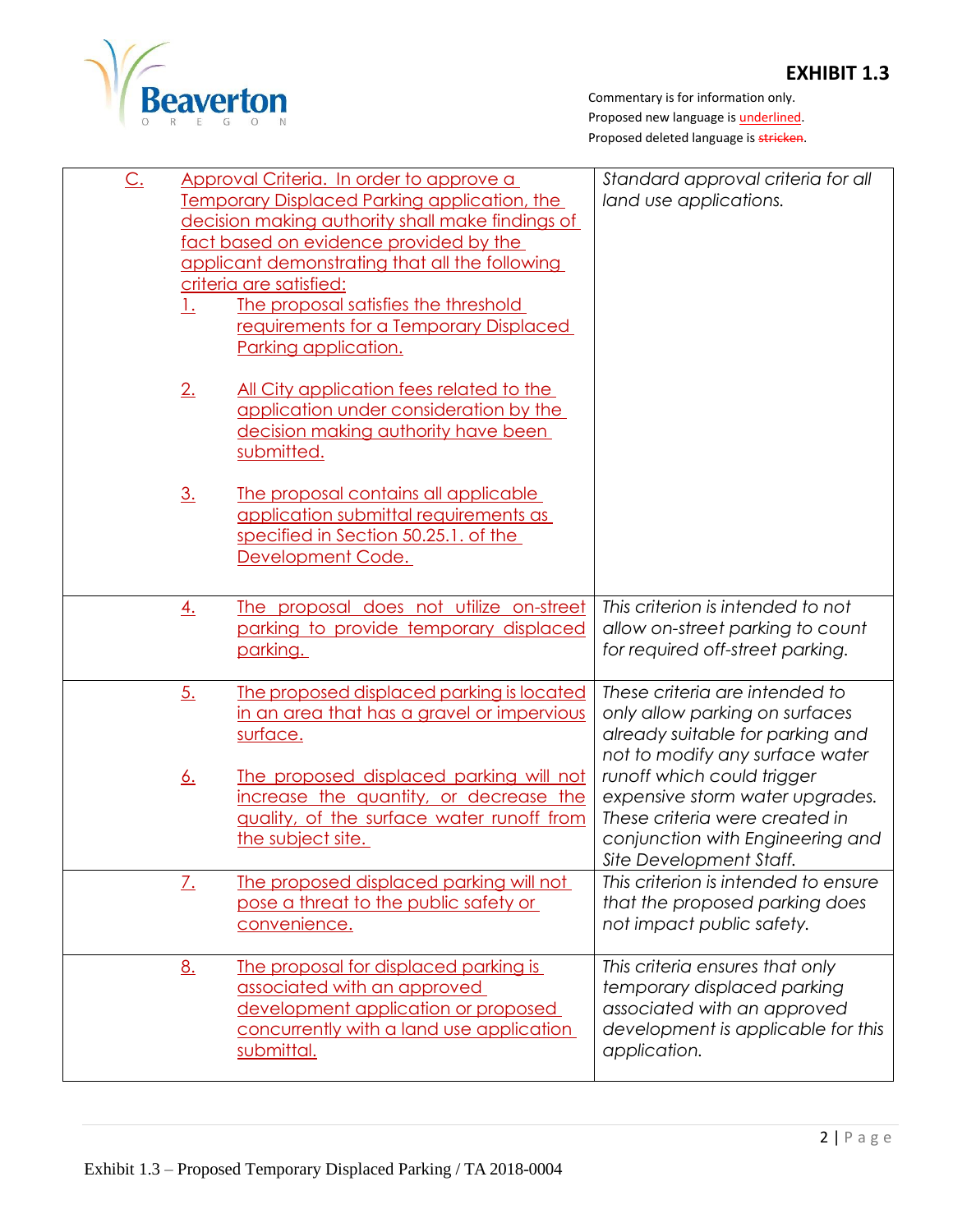

| 2.         | <u>The need for the proposed displaced</u><br>parking is caused by an inability to<br>accommodate parking on the<br>development site due to construction<br>activity.                                                                                                                                                                                                                                                                                                                                                                                                                                                                                                                                                                                                                                                                                                                     | This criteria limits applicable<br>developments to those that are<br>unable to accommodate<br>displaced parking on the<br>development site. If the needed<br>parking can be accommodated<br>on site then this Temporary Use is<br>not applicable and parking must<br>be provided on site.                                                                                                                                                                                                                                                                                                                                                                                                                                                                                                             |
|------------|-------------------------------------------------------------------------------------------------------------------------------------------------------------------------------------------------------------------------------------------------------------------------------------------------------------------------------------------------------------------------------------------------------------------------------------------------------------------------------------------------------------------------------------------------------------------------------------------------------------------------------------------------------------------------------------------------------------------------------------------------------------------------------------------------------------------------------------------------------------------------------------------|-------------------------------------------------------------------------------------------------------------------------------------------------------------------------------------------------------------------------------------------------------------------------------------------------------------------------------------------------------------------------------------------------------------------------------------------------------------------------------------------------------------------------------------------------------------------------------------------------------------------------------------------------------------------------------------------------------------------------------------------------------------------------------------------------------|
| <u>10.</u> | The proposed displaced parking will not<br>be located within the vision clearance<br><u>area of an intersection as specified in the </u><br><b>Engineering Design Manual and Standard</b><br>Drawings.                                                                                                                                                                                                                                                                                                                                                                                                                                                                                                                                                                                                                                                                                    | This criterion ensure that<br>proposed parking is outside the<br>vision clearance area of<br>intersections and driveways to<br>ensure safe entry and exiting from<br>the site and at intersections.                                                                                                                                                                                                                                                                                                                                                                                                                                                                                                                                                                                                   |
| <u>11.</u> | The proposed displaced parking will not<br>occupy or obstruct minimum required<br>parking spaces for another use or site. The<br>following tools may be used to show that<br>minimum parking for another use or site<br>will be maintained:<br>Parking<br><b>Excess</b><br>approved<br><u>a.</u><br>An<br>determination application<br>through<br>of<br>40.55.15.3<br>the<br>Section<br>Development Code, demonstrating<br>that not all of the minimum required<br>the<br>parking<br><u>is</u><br>being<br>used<br>by<br>on the<br>permanent<br>use located<br>subject site.<br>Information that demonstrates<br><u>b.</u><br>different peak parking demand<br>hours for the uses reliant on the<br>required parking. The proposal shall<br>include sufficient parking to<br>accommodate overlapping periods<br>of use for the duration of the<br><b>Temporary Displaced Parking use.</b> | This criterion is intended to<br>prevent the temporary displaced<br>parking from occupying parking<br>spaces required for another use.<br>Two exceptions are provided,<br>one for an approved Excess<br>Parking determination which<br>determines that the required<br>parking on-site is not being<br>utilized by the use requiring the<br>parking. The second is by<br>providing evidence that the uses<br>proposed to share the required<br>parking have different peak hours<br>of demand, allowing adequate<br>parking to exist on site throughout<br>the day and night An example<br>might be an apartment complex<br>and an office building sharing<br>some parking spaces, while the<br>apartment has primarily evening<br>and weekend demand, the<br>office has primarily weekday<br>demand. |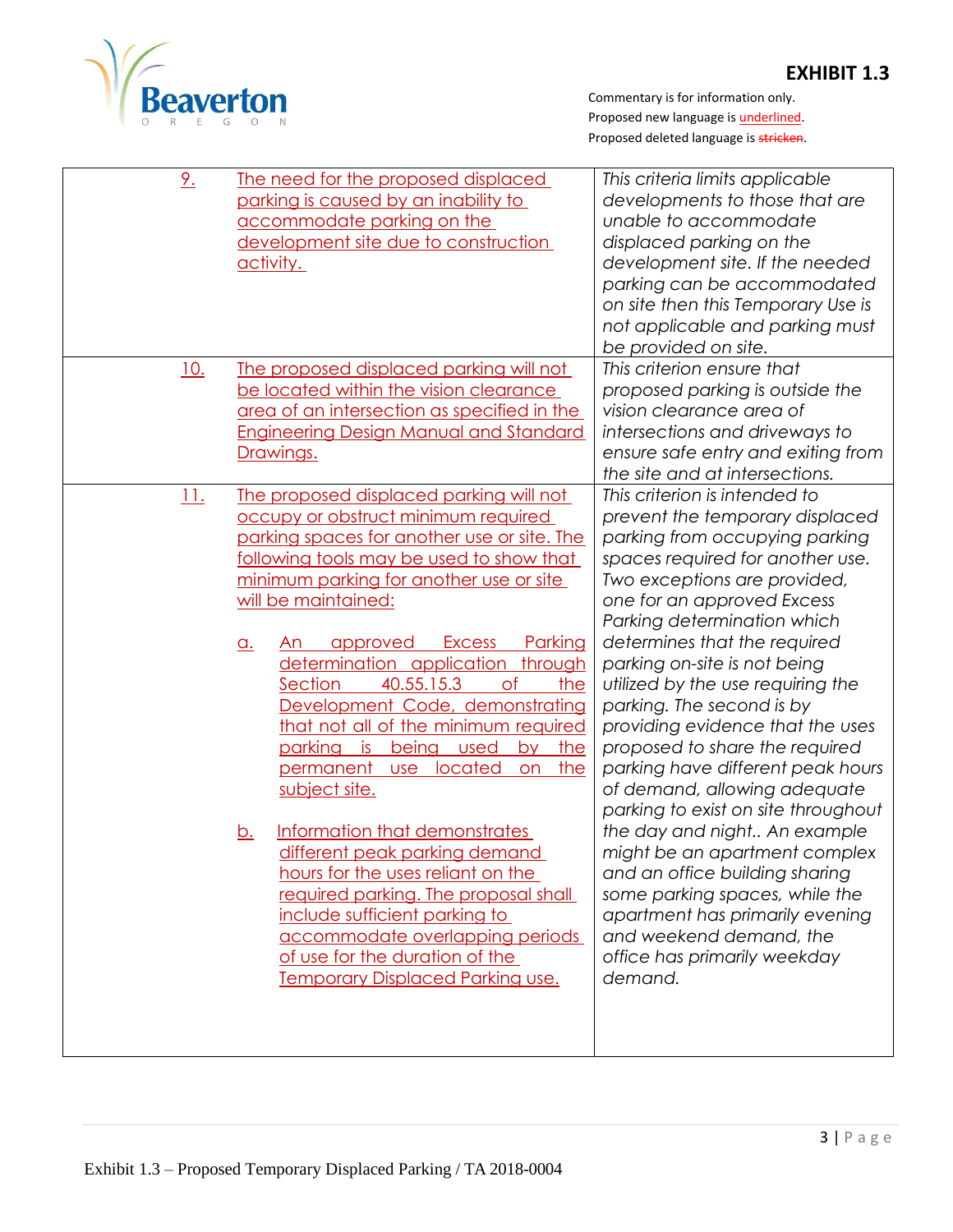

| <u>12.</u>  | <u>Safe vehicle and pedestrian circulation is</u><br>provided consistent with Section 60.55.<br>(Transportation Facilities) of the<br>Development Code.                                                                                                                                                                                                                        | This criterion ensures compliance<br>with 60.55 Transportation Facilities<br>which requires that safe<br>pedestrian and vehicular<br>circulation and access be<br>provided.                                                                                                                                                                                                                                                                                                   |
|-------------|--------------------------------------------------------------------------------------------------------------------------------------------------------------------------------------------------------------------------------------------------------------------------------------------------------------------------------------------------------------------------------|-------------------------------------------------------------------------------------------------------------------------------------------------------------------------------------------------------------------------------------------------------------------------------------------------------------------------------------------------------------------------------------------------------------------------------------------------------------------------------|
| <u>13.</u>  | The proposed displaced parking is<br>located within 1/4 mile of the development<br>activity site or is combined with a<br>transportation access plan that includes<br>private shuttle or one-seat-ride transit<br>access with a maximum service headway<br>of 20 minutes during peak hours and no<br>more than a two (2) mile radius from the<br>use dependent on the parking. | This criteria is intended to ensure<br>that the temporary displaced<br>parking is within reasonable<br>proximity and accessible to those<br>intended to utilize it by providing<br>a variety of options for distance,<br>shuttles, or transit service.                                                                                                                                                                                                                        |
| <u>14.</u>  | The proposal includes a plan for<br>permitting, monitoring, and enforcing the<br>proper use of the displaced parking.                                                                                                                                                                                                                                                          | This criterion is intended to ensure<br>that the temporary parking is<br>available for the use needing the<br>parking.                                                                                                                                                                                                                                                                                                                                                        |
| 15.         | The number of parking spaces provided<br>meets the minimum required parking for<br>the use(s) being displaced and is no<br>greater than the number of spaces being<br>displaced.                                                                                                                                                                                               | This criterion is intended to ensure<br>that the minimum required<br>parking is accommodated during<br>development but does not allow<br>parking in excess of what is<br>existing on the development site.<br>For example if a development is<br>required to have a code<br>minimum of 10 parking spaces<br>but has 15 spaces on site the<br>amount of parking that could be<br>provided off-site would have to<br>be between 10 and 15 parking<br>spaces per this criterion. |
| <u> 16.</u> | Any displaced ADA parking spaces must<br>be replaced at a one-to-one ratio and<br>meet ADA access requirements.                                                                                                                                                                                                                                                                | This criterion is intended to ensure<br>that ADA spaces are<br>accommodated with the<br>temporary displaced parking.                                                                                                                                                                                                                                                                                                                                                          |
| <u>17.</u>  | Applications and documents related to<br>the request, which will require further City<br>approval, shall be submitted to the City in<br>the proper sequence.                                                                                                                                                                                                                   | This is a standard application<br>criterion related to providing all<br>necessary documentation.                                                                                                                                                                                                                                                                                                                                                                              |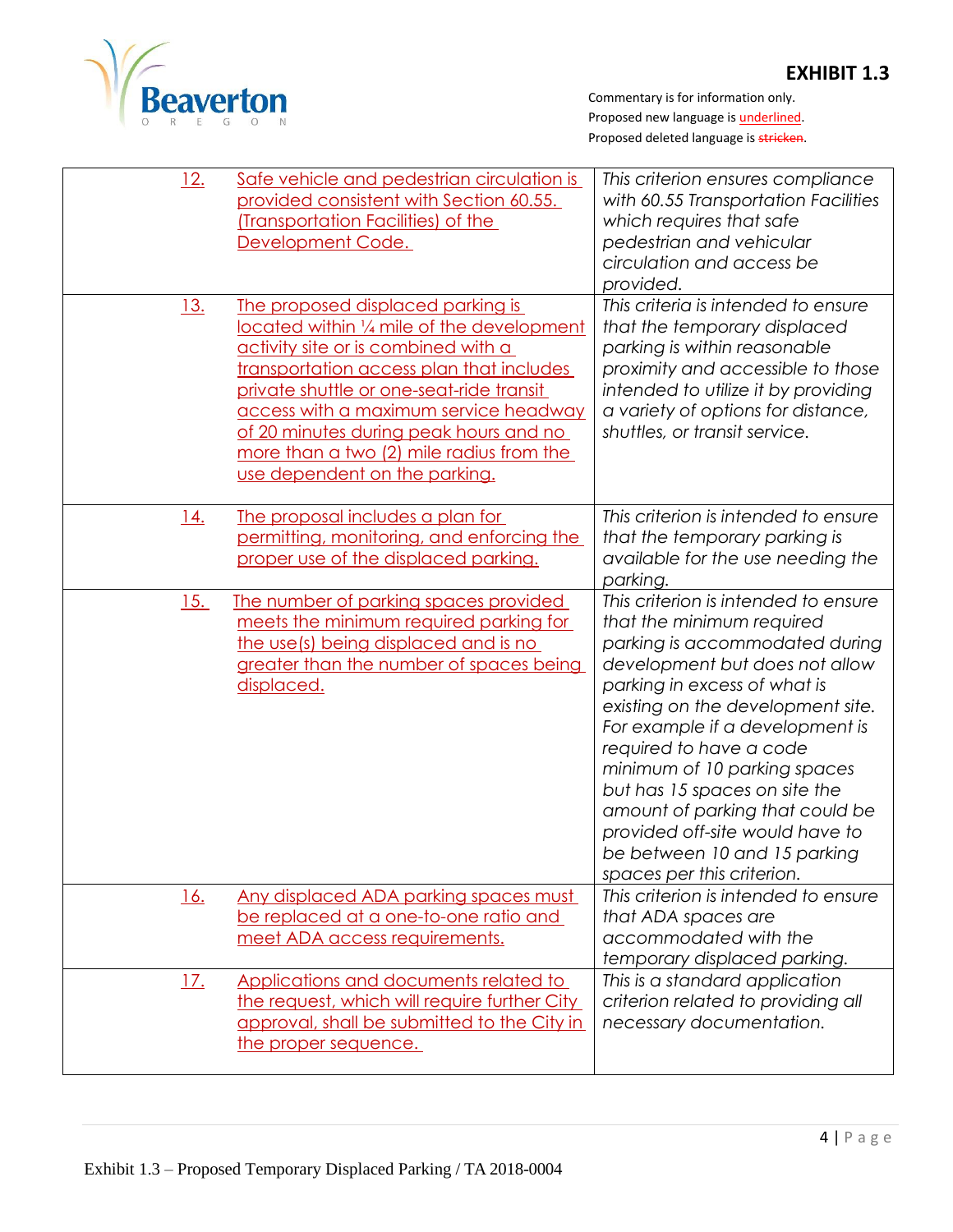

| <u>D.</u> |                                                                                                                                                                                                                                                                                                                                                                    | Submission Requirements. An application for<br><b>Temporary Displaced Parking shall be made by</b><br>the owner of the development creating the<br>need for the displaced parking, the owner's<br>authorized agent, or the owner of the property<br>where the Temporary Displaced Parking will be<br>located, on a form provided by the Director that<br>shall be filed with the Director. The Temporary<br>Displaced Parking application shall be<br>accompanied by the information required by<br>the application form and by Section 50.25.<br>(Application Completeness). | This section identifies who can<br>make an application for<br>Temporary Displaced Parking and<br>what information in required with<br>that application.                                                                                                                                    |
|-----------|--------------------------------------------------------------------------------------------------------------------------------------------------------------------------------------------------------------------------------------------------------------------------------------------------------------------------------------------------------------------|-------------------------------------------------------------------------------------------------------------------------------------------------------------------------------------------------------------------------------------------------------------------------------------------------------------------------------------------------------------------------------------------------------------------------------------------------------------------------------------------------------------------------------------------------------------------------------|--------------------------------------------------------------------------------------------------------------------------------------------------------------------------------------------------------------------------------------------------------------------------------------------|
| E.        | Conditions of Approval. All applications for<br><b>Temporary Use Displaced Parking shall comply</b><br>with the conditions stated below. The decision<br>making authority may impose additional<br>conditions to ensure compliance with the<br>approval criteria.<br><u>1.</u><br><b>The Temporary Displaced Parking use</b><br>shall cease with the issuance of a |                                                                                                                                                                                                                                                                                                                                                                                                                                                                                                                                                                               | The standard conditions of<br>approval for Temporary<br>Displaced parking include,<br>ensuring the use ceases when<br>construction is completed,<br>ensuring the use is enacted only<br>on the approved site, that the<br>permit will be available for<br>inspection, and identifying what |
|           | 2.                                                                                                                                                                                                                                                                                                                                                                 | Certificate of Occupancy for the project<br>that displaced required parking.<br><b>Temporary Displaced Parking activities</b><br>shall be conducted at the particular<br>location(s) authorized and is not<br>transferable to additional or alternative<br>location(s).                                                                                                                                                                                                                                                                                                       | signage is available to the use. Of<br>note, the temporary signage is<br>the same allowed for all existing<br>Temporary Use permits.                                                                                                                                                       |
|           | 3.                                                                                                                                                                                                                                                                                                                                                                 | The permittee of the Temporary Displaced<br>Parking use shall make a copy of the City<br>approval available for inspection upon<br>request by the City.                                                                                                                                                                                                                                                                                                                                                                                                                       |                                                                                                                                                                                                                                                                                            |
|           | <u>4.</u>                                                                                                                                                                                                                                                                                                                                                          | Signage shall be permitted for Temporary<br><b>Displaced Parking consistent with Section</b><br>60.40.15.6.                                                                                                                                                                                                                                                                                                                                                                                                                                                                   |                                                                                                                                                                                                                                                                                            |